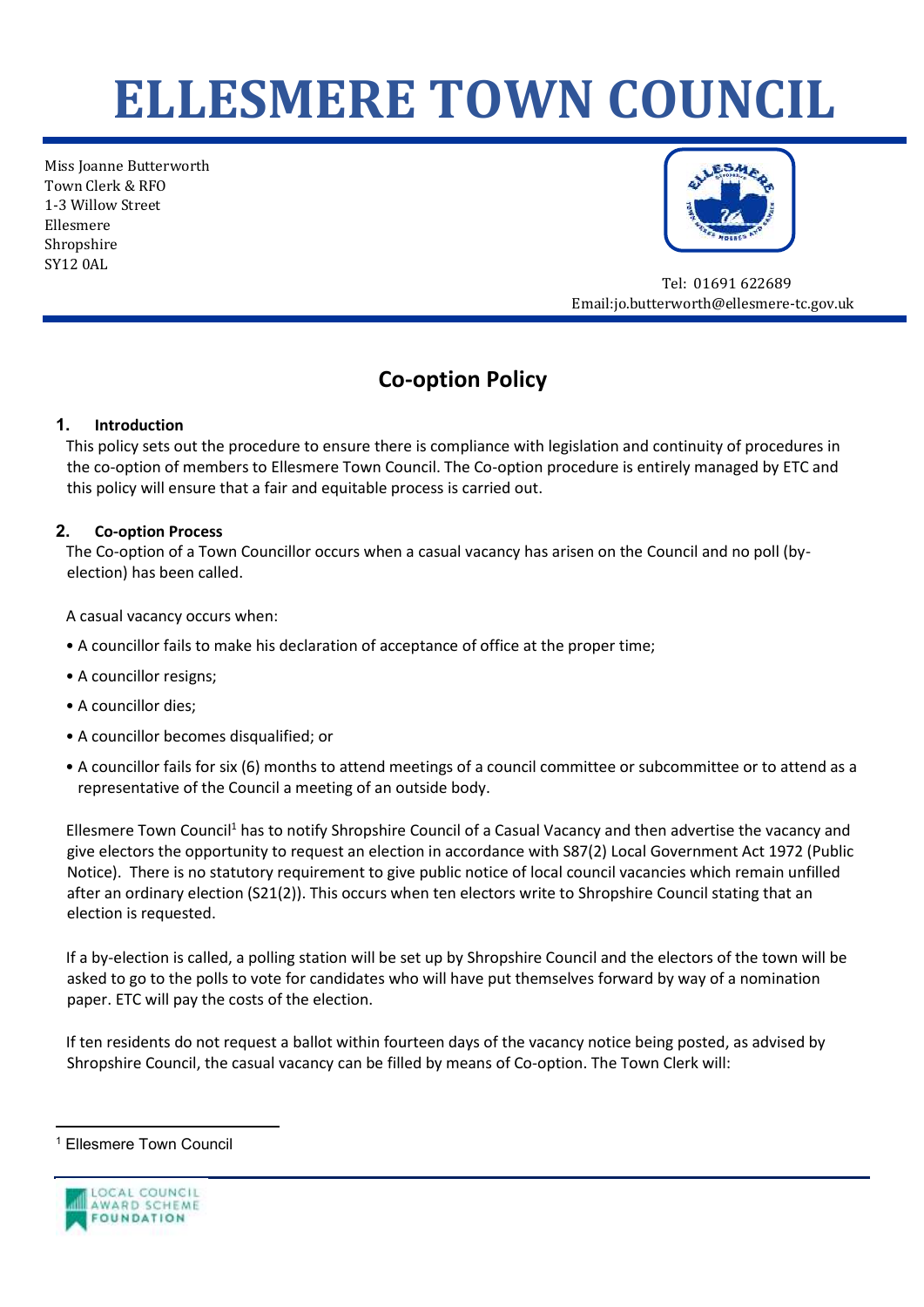- Advertise the vacancy for four weeks on the Council notice boards and website
- Advise Councillors that the Co-option Policy has been instigated

ETC is not obliged to fill any vacancy. Even if the Council invites applications for co-option, it is not obliged to select anyone from the candidates who apply. However, it is not desirable that electors be left partially underrepresented for a significant length of time. Neither does it contribute to effective and efficient working of the Council if there are insufficient councillors to share the workload equitably; to provide a broad cross-section of skills and interests; or to achieve meeting quorums without difficulty. Councillors elected by co-option are full members of ETC.

#### **3. Eligibility of Candidates**

A person is eligible to be co-opted provided they are qualified to be a councillor pursuant to S79 of the 1972 Act.

ETC is able to consider any person to fill a vacancy provided that:

- He/she is an elector for the town; or
- has resided in the town for the past twelve months; or rented/tenanted land or other premises in the town; or had his/her principal place of work in the town; or
- lives within three miles (direct) of the town boundary.

There are certain disqualifications for standing as a Councillor, of which the main are (see 5. 80 of the Local Government Act 1972):

- holding a paid office within the Town Council;
- Bankruptcy;
- having been sentenced to a term of imprisonment (whether suspended or not) of not less than three months, without the option of a fine, during the five years preceding the election; and
- being disqualified under any enactment relating to corrupt or illegal practices. Candidates found to be offering inducements of any kind will be disqualified.

#### **4. Applications**

Members may point out the vacancies and the process to any qualifying candidate(s).

Although there is no Statutory Requirement to do so, candidates will be requested to:

- Submit information about themselves, by way of completing a short application form (Appendix A)
- Confirm their eligibility for the position of Councillor within the statutory rules (Appendix B).

Following receipt of applications, the next suitable council meeting will have an agenda item 'To receive written applications for the office of Town councillor and to Co-opt a candidate to fill the existing vacancy'. Copies of the candidate's applications will be circulated to all Councillors by the Clerk at least 3 clear days prior to the meeting of the full Council, when the Co-option will be considered. All such documents will be treated by the Clerk and all Councillors as Strictly Private and Confidential.

Candidates will be sent a full agenda of the meeting at which they are to be considered for appointment, together with a copy of the Code of Conduct, Standing Orders and Financial Regulations of ETC.

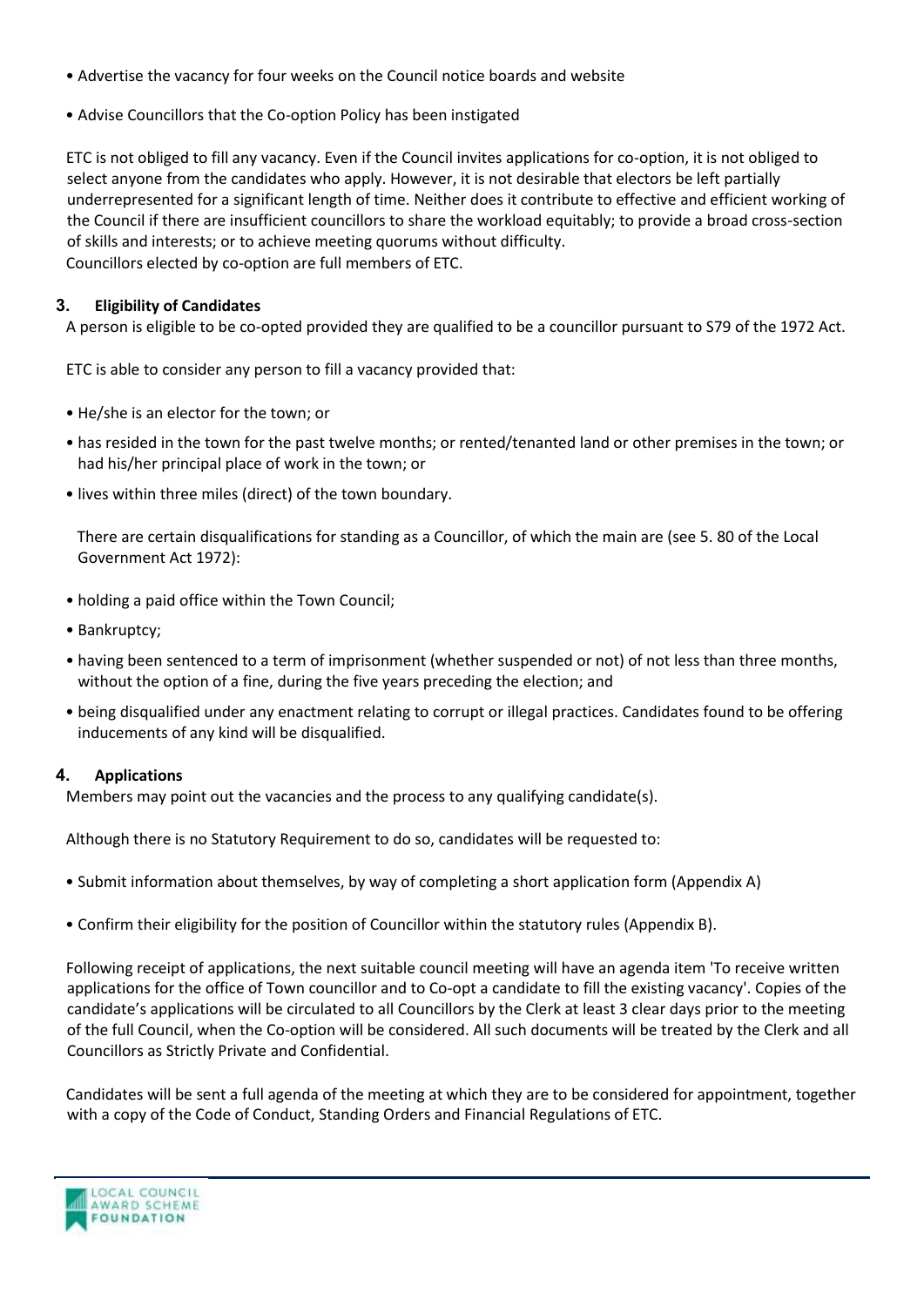Candidates will also be informed that they will be invited to speak about their application at the meeting.

# **5. At the Co-option Meeting**

At the co-option meeting, each candidate in turn will be given a maximum of five minutes to introduce themselves to Members, give information on their background and experience and explain why they wish to become a Member of ETC. The Council will resolve to exclude the public and press from this part of the meeting in order to prevent the disclosure of any personal information and to allow discussion on the merits of candidates. All candidates will wait outside the meeting room and be asked to make their presentation to Council privately, leaving the meeting room when they have finished. Members may ask the candidate/s questions relating to their presentation.

As soon as all candidates have finished giving their submissions, the Council will proceed to a vote on the acceptability of each candidate utilising the 'person specification' criteria set out in Appendix C and any personal statements provided by candidates.

To proceed to a vote, a candidate must be proposed and seconded by councillors in attendance. In order for a candidate to be elected to ETC, it will be necessary for them to obtain an absolute majority of votes cast (50% + 1 of the votes available at the meeting). If there are more than two candidates and there is no candidate with an overall majority in the first round of voting, the candidate with the least number of votes will drop out of the process. Further rounds of voting will then take place with the process repeated until a candidate has an absolute majority. In the case of an equality of votes, the Chairman of the meeting has a second or casting vote.

Voting will be by a secret ballot. The vote will be recorded so as to show the numbers of councillors voting for each candidate.

After the vote has been concluded, the public and press can be re-admitted to the meeting. The Clerk and Assistant Clerk will proceed to take the nominated candidate into a separate room to confirm that they are willing to accept the co-option seat. If accepted, one officer will leave to inform the others that they have been unsuccessful. This will be done discreetly and away from public or press. The successful candidate will return to the Council meeting where the Chairman will declare them duly co-opted and, after signing their declaration of acceptance of office, they may take their seat immediately. Unsuccessful candidates will receive a letter from the Town Mayor thanking them for their interest.

The Clerk will notify Electoral Services of the new Councillor appointment. The successful candidate(s) must complete their "registration of interests" within 28 days of being co-opted. The form should be handed to the Clerk for forwarding to the Monitoring Officer, Shropshire Council.

Adopted by Ellesmere Town Council on 2<sup>nd</sup> December 2019

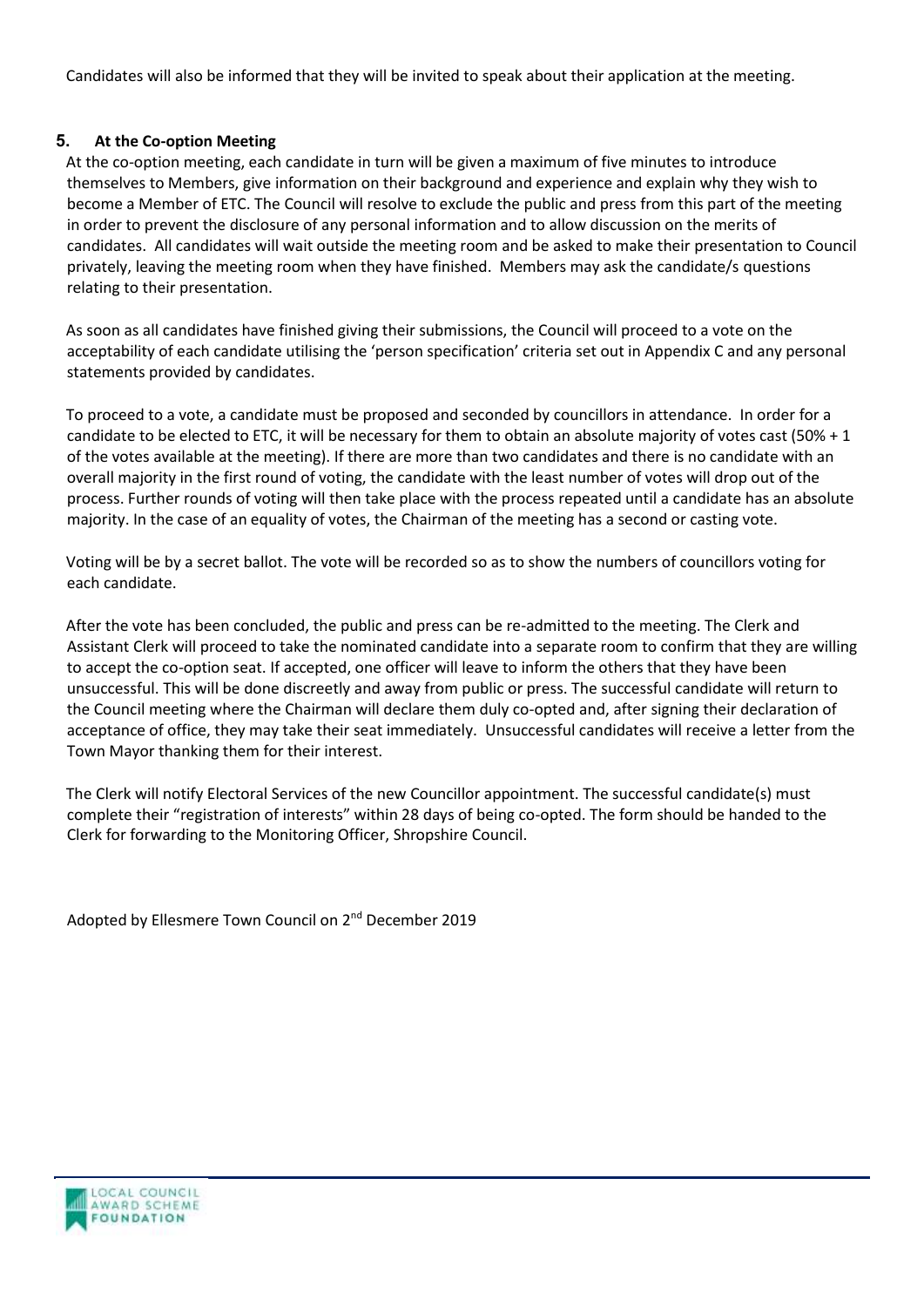#### **APPENDIX A**

#### **Application for Co-option.**

Thank you for your interest in becoming a Town Councillor. Please provide the below information to assist the council in making their decision.

Full Name & Title

Home Address

Home Telephone

Mobile Telephone

Email Address

About You: Please provide the council with some background information about yourself.

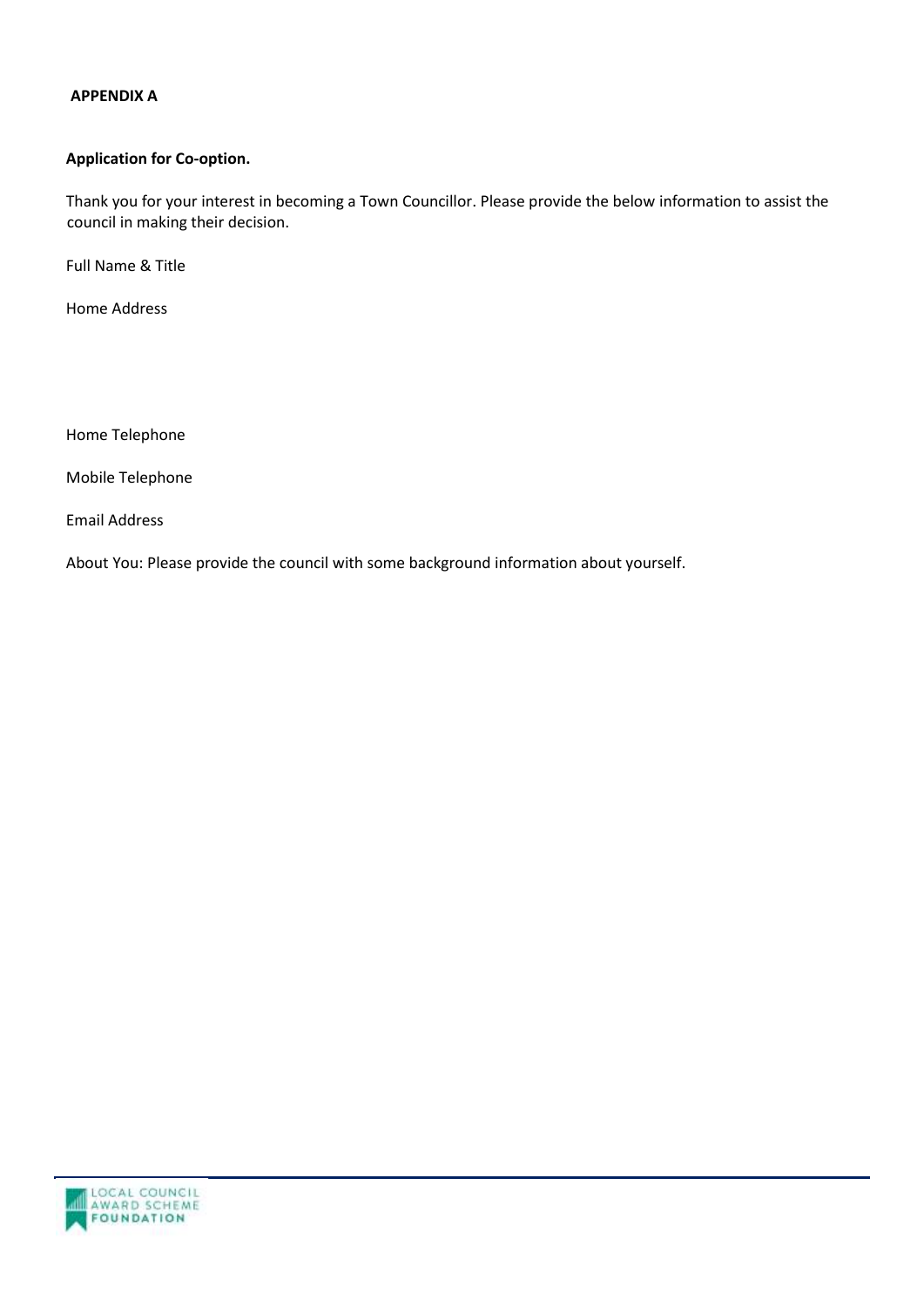# **Reasons for applying**

Please provide the council with your reasons for wanting to become a Town Councillor.

Signature

Your application also requires signatures of 2 registered electors (known as a proposer and seconder) from the town area:

|            | Proposer | Seconder |
|------------|----------|----------|
| Name:      |          |          |
| Address:   |          |          |
|            |          |          |
|            |          |          |
| Signature: |          |          |

Please return your completed application to the Clerk to the council.

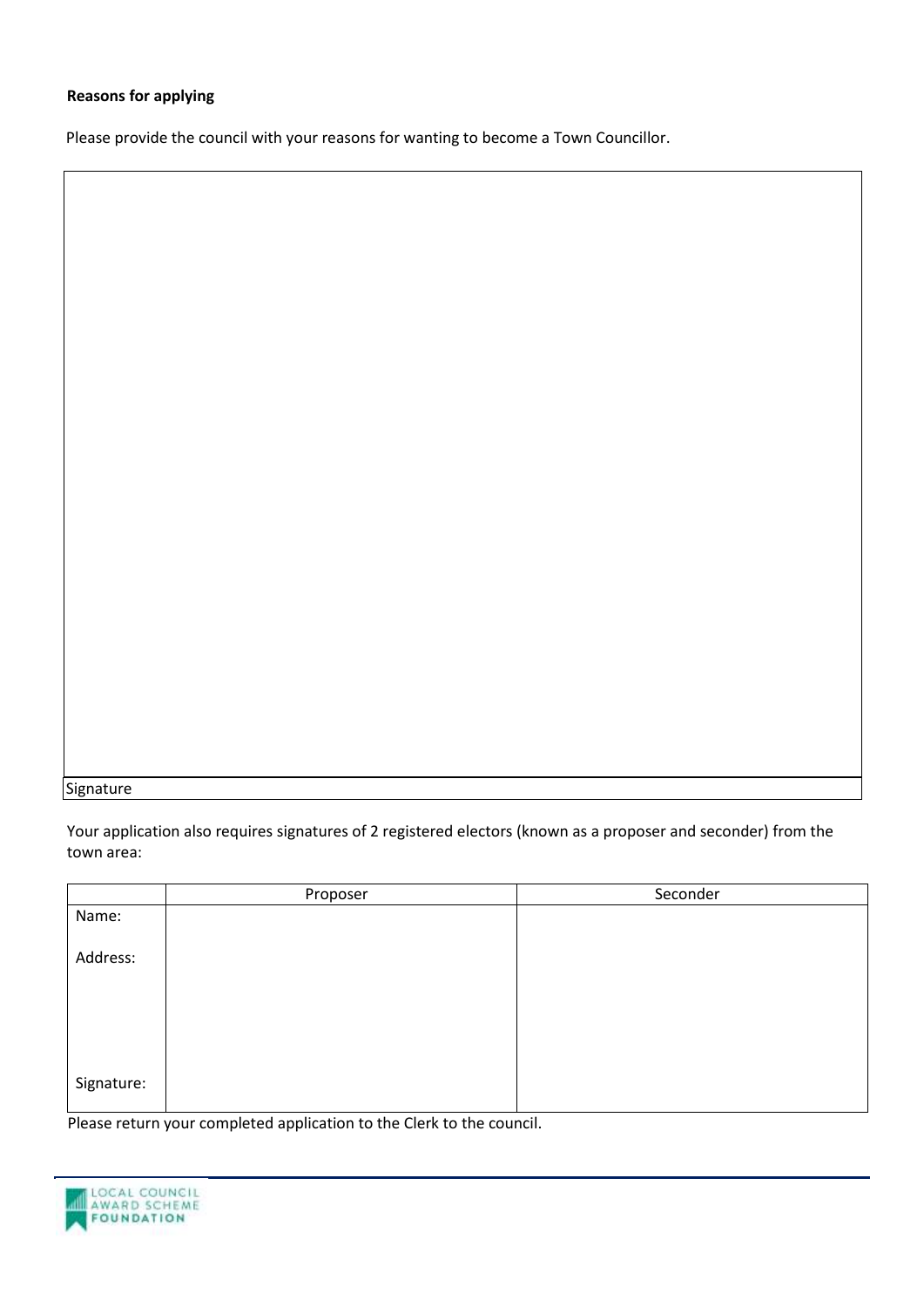Your application will be considered at the next available Town Council meeting, where a vote will be held to decide whether the council agrees to co-opt you on to ETC.

Data Protection Act: The information provided on this application will remain Private and Confidential.